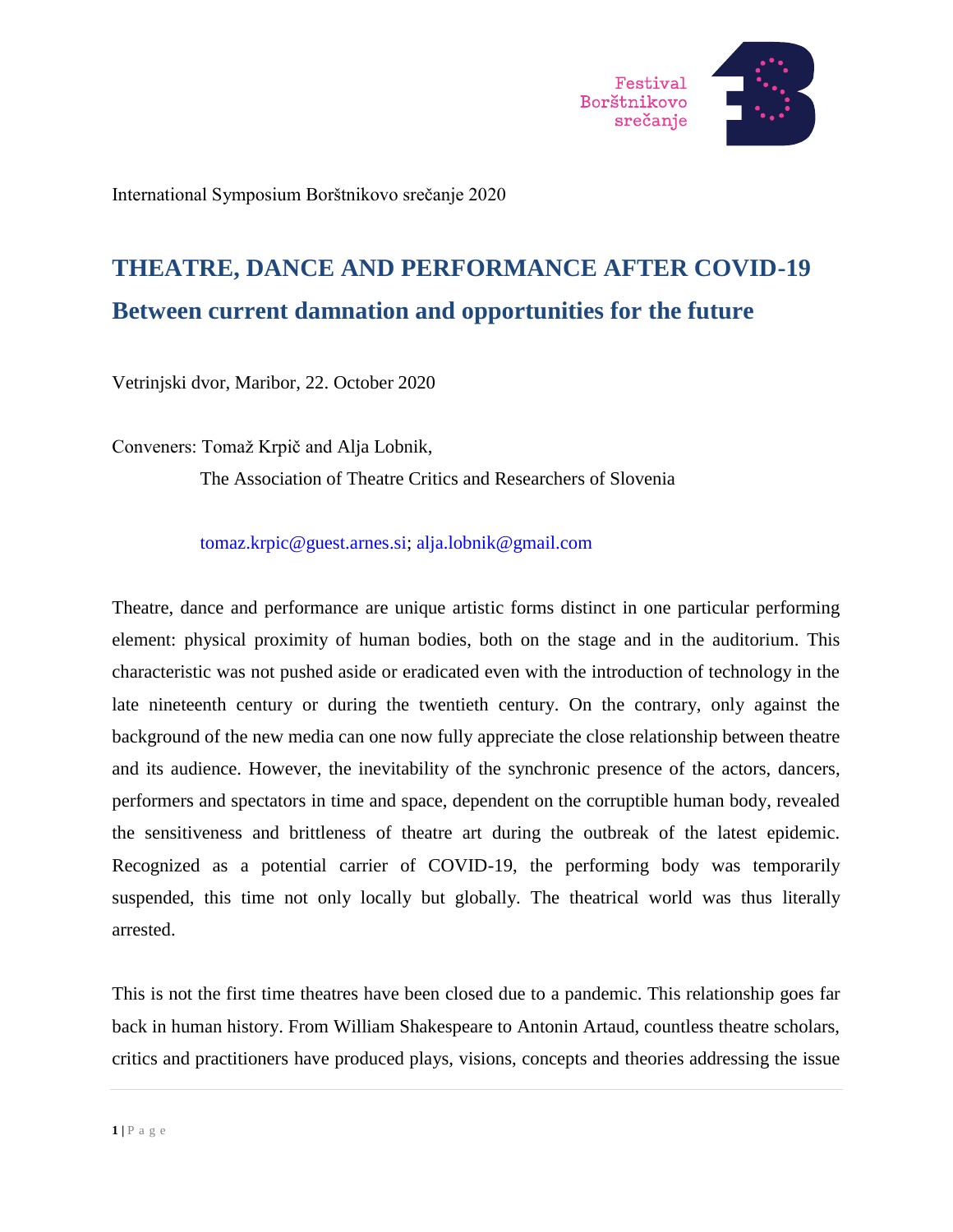

of contagiousness in and of theatre, yet none have given us the final answer. This symposium thus brings together researchers and theatre critics from around the theatrical world to elucidate new ways of understanding the numerous consequences of COVID-19 for theatre, dance and performance. As the new health regulations fundamentally restrict theatre production, artists are now forced to painstakingly invent new forms of aesthetic practice to regain recently lost performing strength and stamina. Many of them also face brutal social insecurity because of the lack of professional engagement. Whether the influence of society and above all (cultural) politics on this vital process for theatre will be positive or, unfortunately, negative is unclear and must still be evaluated put on trial. Yet, as Bertolt Brecht once said, new times evoke new theatre forms, so we should enthusiastically count on that, adding that demands new concepts, theories and cultural politics about theatre as well.

### ۞

### **PANEL I**

### **JURE NOVAK**

### **ROMANCING THE STONE – A BRIEF OVERVIEW OF THE IMPACT OF THE PANDEMIC ON THE SLOVENIAN (PERFORMING) ARTS SCENE**

### [apropo@jurenovak.org](mailto:apropo@jurenovak.org)

In this presentation, I will attempt to give a brief overview of the impact of the pandemic on the Slovenian (Performing) arts scene. I will begin by broadly outlining the situation we were in when the pandemic hit, focusing on the disparities of (existential) security between the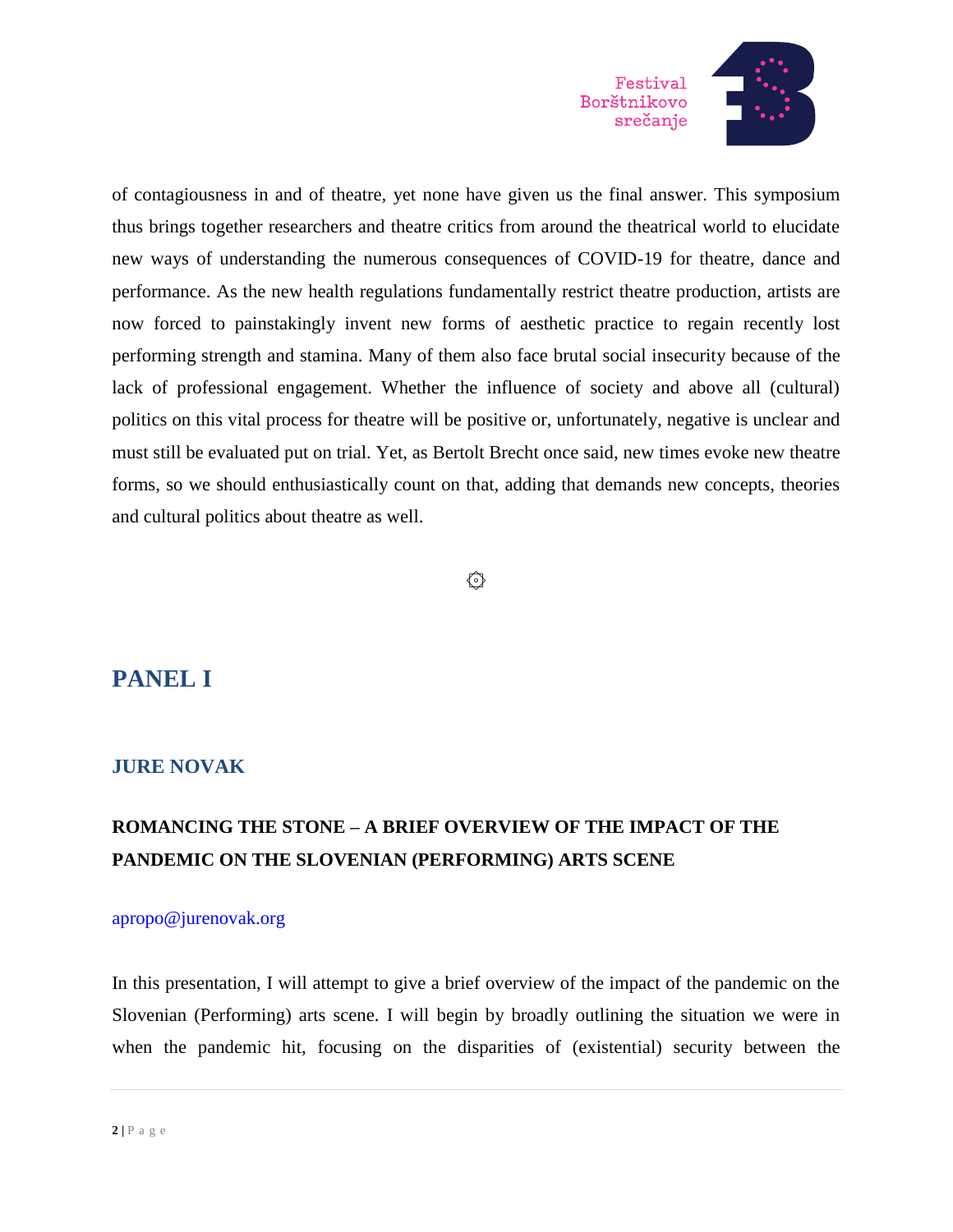

institutions, the NGOs and the individual artists. I will then present the (sparse) policies undertaken by the authorities and the initiatives and actions the scene itself took. These will be presented chronologically and divided into four sections: the initial panic and total lockdown, the declaration of victory over the disease, the reprieve of the long summer and the autumn, when the bill comes due. I will conclude by presenting a broader view of the realities and economics of the situation for the whole sector and connected industries and by hopefully making some good suggestions for the future.

### **BIO:**

Jure Novak is a freelance theatre director, author and performer who dabbles in cultural politics. He has written and translated literature and theory for a number of portals and publications at home and abroad.

## **GIOVANNI BOCCIA ARTIERI, LAURA GEMINI, STEFANO BRILLI, FRANCESCA GIULIANI**

## **THE THEATRE DISPOSITIF AND THE CHALLENGE OF COVID-19: MEDIATIZATION, LIVENESS AND DIGITAL AUDIENCES IN THE ITALIAN CONTEXT**

[giovanni.bocciaartieri@uniurb.it](mailto:Giovanni.bocciaartieri@uniurb.it)**,** Università degli Studi di Urbino Carlo Bo [laura.gemini@uniurb.it,](mailto:laura.gemini@uniurb.it) Università degli Studi di Urbino Carlo Bo [stefano.brilli@uniurb.it,](mailto:stefano.brilli@uniurb.it) Università degli Studi di Urbino Carlo Bo [f.giuliani13@campus.uniurb.it,](mailto:f.giuliani13@campus.uniurb.it) Università degli Studi di Urbino Carlo Bo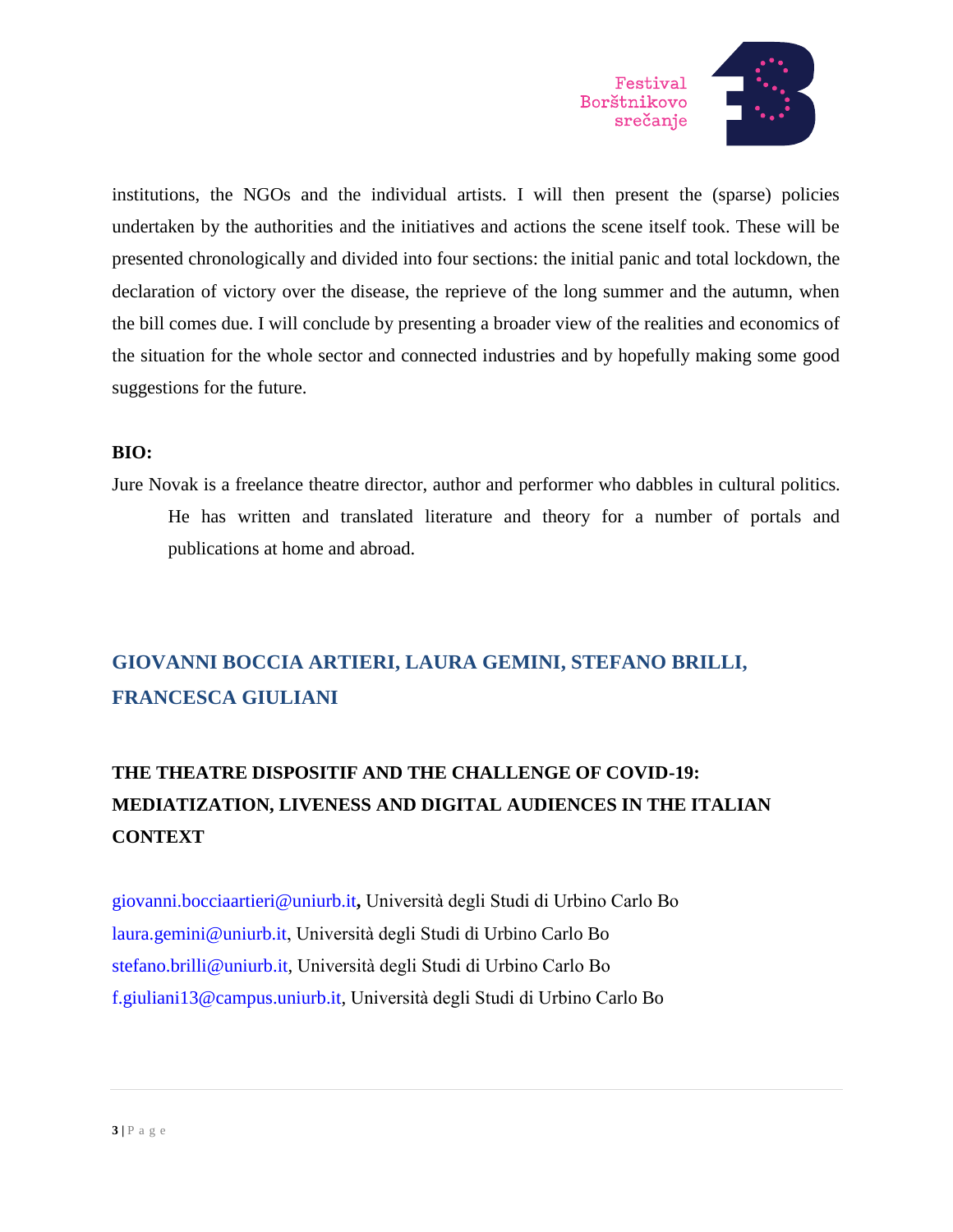

Italy is one of the first European countries to be deeply affected by COVID-19 and one of the first in Europe to have adopted lockdown measures. The lockdown required the suspension of all live performances and rehearsals, including the cancellation of seasons and festivals. Since the early stages of the lockdown, Italian theatres and companies have developed several online initiatives to counterbalance the suspension of their activities, such as circulating unpublished archive material, creating ad hoc domestic performances, engaging enthusiasts in collecting memories of past seasons and experimenting with plays on videoconferencing platforms. These efforts have aimed at maintaining contact with the remote theatre audiences, by extending the presence of artists, theatres, and performances in the online context. However, they have also provided an opportunity to reason about the digital transformations of performing arts.

This paper reflects on how we are researching the response of the theatrical sector to the lockdown from the perspective of sociology and media studies. Our aim is to contextualise the phenomenon within the processes of theatre mediatization and digital transformation of liveness, and to present what we think are the most urgent research questions in this direction. The first part of the presentation introduces the theoretical premises of the investigation, by analysing the processes of theatre mediatization. The second part will explore some of the most successful online initiatives of the theatre sector, observing how they fit into the previously introduced mediatization trajectories. To this end we have mapped 120 initiatives developed throughout Italy between March and May 2020. Among these initiatives we have observed some recurring aesthetics and productive strategies such us *serialization*, *platform adaptation*, *participatory dramaturgy*, *recomposition of the event* and *recomposition of the sense of place*. The third part will observe how the online audiences responded to the social media initiatives of some of the main Italian theatres. In the conclusions, we will discuss which research questions we consider crucial to connect the analysis of this critical moment to the main themes of sociological and media studies research on performing arts.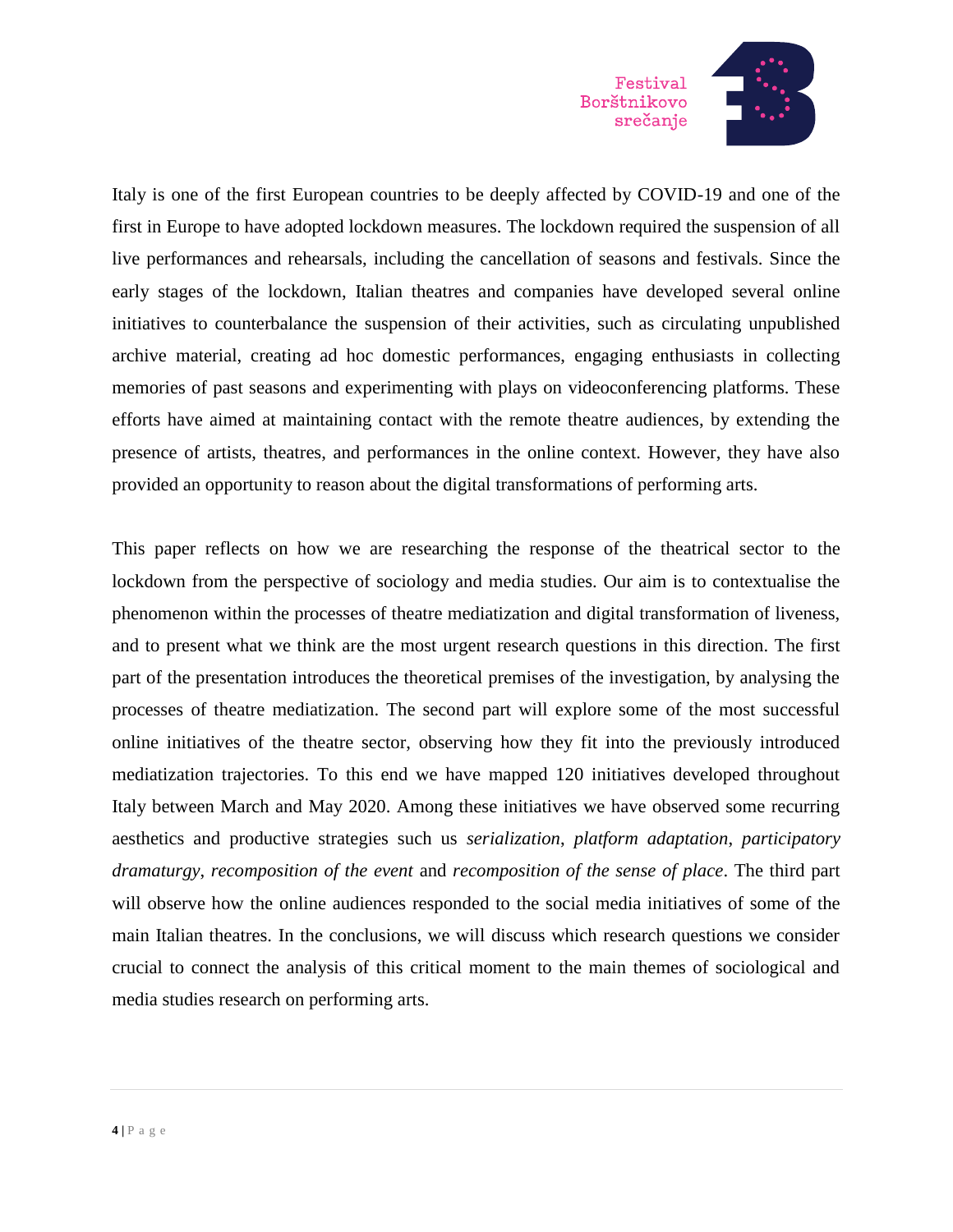

### **BIO:**

- Giovanni Boccia Artieri, Ph.D. is Full Professor in Sociology of Communication and Digital Media and Head of the Department of Communication Sciences, Humanities and International Studies, of the University of Urbino Carlo Bo. His main research interests revolve around media theory, with a specific focus on social network society and participatory culture. Current research projects include social history of the Internet.
- Laura Gemini (PhD) is Associate Professor of Sociology of Cultural and Communication Processes at the University of Urbino Carlo Bo, Department of Communication Sciences, Humanities and International Studies. Her research focuses on the contemporary media imagination and visual culture, with particular reference to cultural and artistic performance, especially theatre.
- Stefano Brilli (PhD) is a Postdoctoral Researcher at the Department of Communication Sciences, Humanities and International Studies (DISCUI) of the University of Urbino Carlo Bo. His main areas of research include the study of irreverence in digital cultures, the relationship between performative practices and social media, and the study of live entertainment audiences.
- Francesca Giuliani is a PhD student in Humanities at the Department of Communication Sciences, Humanities and International Studies (DISCUI) of the University of Urbino Carlo Bo. Her main areas of research include live performing arts, with particular attention to audiences and audience development.

### **TOMAŽ KRPIČ**

### **THE ANTAGONISTIC CONTAGIOUSNESS OF THE PERFORMING BODY**

[tomaz.krpic@guest.arnes.si;](mailto:tomaz.krpic@guest.arnes.si) [tomaz.krpic@fdv.uni-lj.si](mailto:tomaz.krpic@fdv.uni-lj.si)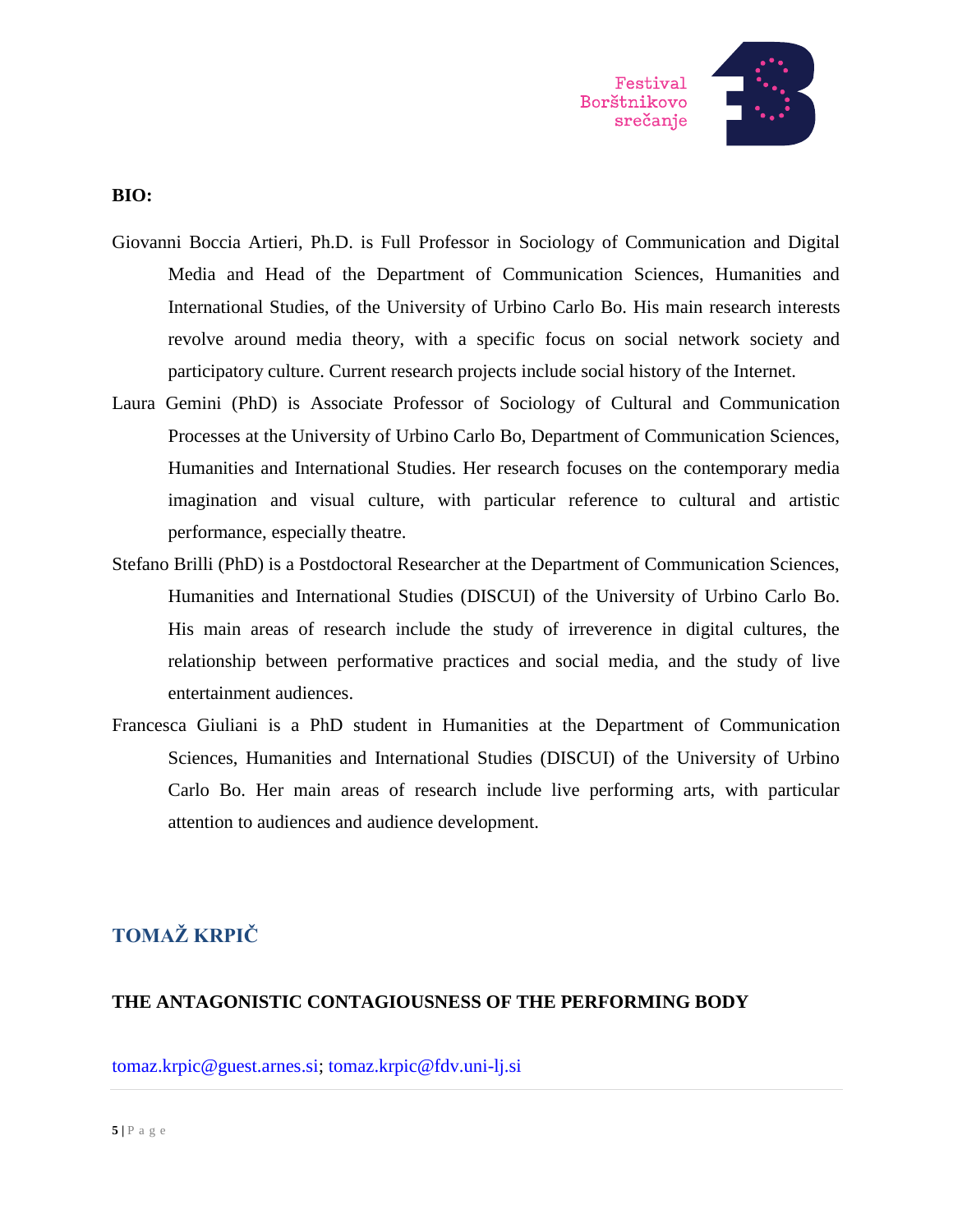

In this paper, I demonstrate the double antagonistic contagiousness of the performing body, which originates from its substantiality. The current epidemic highlights the sensibility, vulnerability and fragility of the performing body. While the performing body is not recognised as a creator or source of the COVID-19 virus, it is conceived as the virus's potential and actual host and transmitter. Despite the wide use of communication technology in modern society, which contributed to the disembodied culture of the nineteenth and twentieth centuries, theatre's *differentia specifica* in the twenty-first century remains live communication between an on-stage actor/performer and an audience in an auditorium. While we consider the physical presence of actors and audience members in a theatre as a precondition for experiencing the full splendour of a play or performance, physical presence in a theatre also offers other features. It enables construction of a temporal theatre community, where one feels at home. Empathic relationship is grounded in the performing body's cognitive ability, when in close proximity, to trigger mirror neurons—an ability I refer to as cognitive theatre contagiousness—in all who are involved in a theatre community. However, with the recent COVID-19 pandemic, the close proximity of sensational performing bodies—actors or performers—to theatregoers is no longer considered safe. The physical performing body has become a suspicious agent of contagion, and theatres have had to temporarily close their doors. To theatre creators and theatregoers, this represents a severe antagonistic conflict between medical and cognitive theatre contagiousness.

### **BIO:**

Dr Tomaž Krpič is a sociologist, theatre scholar, editor and fellow researcher at the Faculty of Social Sciences, Ljubljana University. His research interests concentrate on various aspects of the performing body, the spectator's creative engagement in theatre, social construction of the theatre community and political theatre. He is currently working on a monograph about the performing body.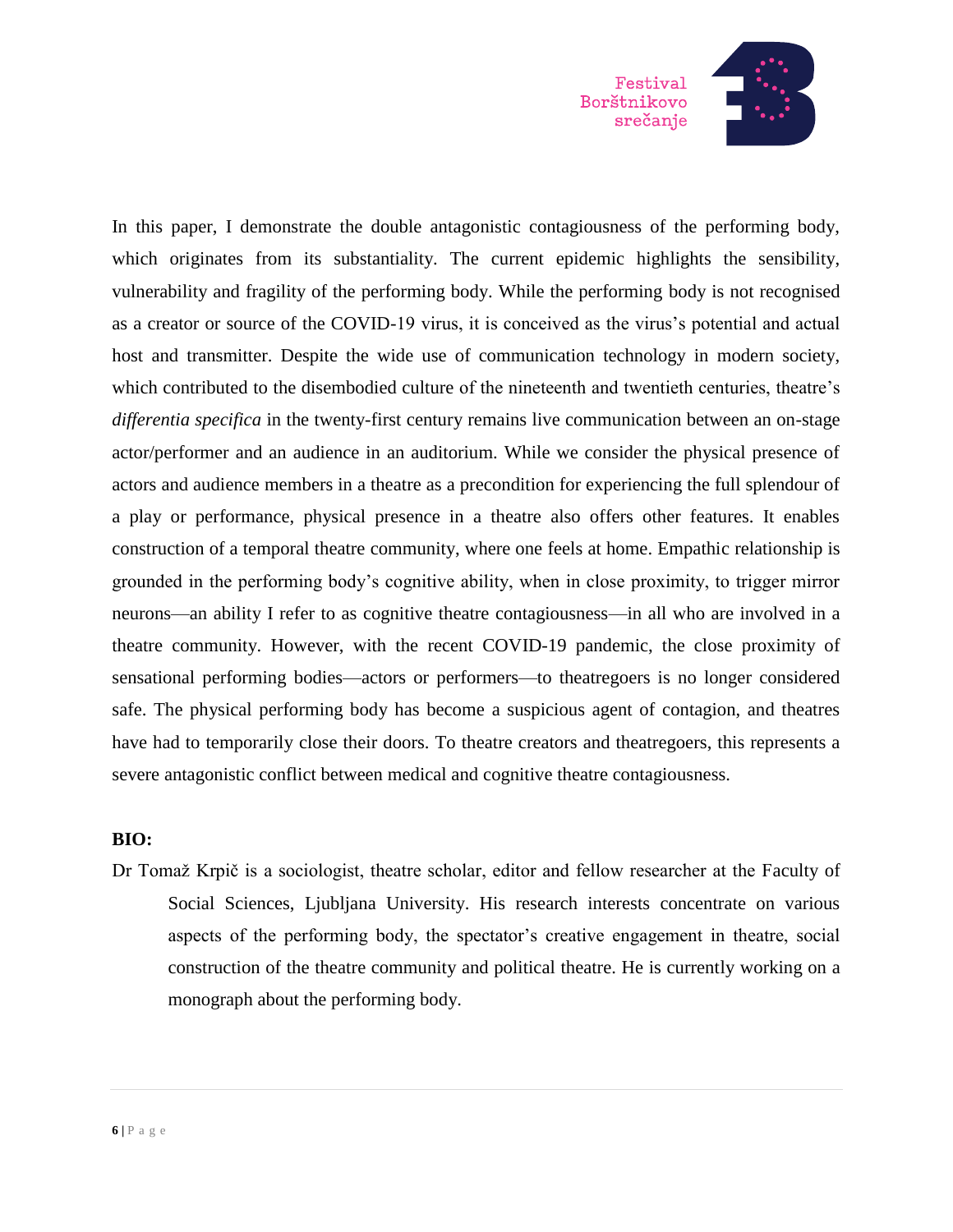

## **PANEL II**

## **PIA BREZAVŠČEK**

### **IN THE OPEN. RETHINKING OUTSIDE LOCATIONS AS AUTONOMOUS AGENTS IN PERFORMANCE SITUATIONS (CASE STUDY:** *LABOUR OF PANIC* **BY BADCO)**

#### [pia.brezavscek@gmail.com](mailto:pia.brezavscek@gmail.com)

The recent epidemiological measures have closed theatres down or severely reduced the audience and thus altered what was once a mutual experience. In order we preserve the critical mass that makes an event, this is an opportunity to rethink site specific outside locations for performances, which are of course nothing new, but their importance is rising due to pragmatic reasons in the new public health situation. This focus does not mean that I am arguing for open air theatres exclusively – public infrastructure for culture should be intangible as a public good. What is more, few performances made for theatre can survive outside their special laboratory conditions - without the apparatus, consisting of a black box, scenography, light system, conventions and discipline. What I want to do is, through an analysis of the last performance by the Croatian collective BadCo*, Rad panike (Labour of Panic)*, to rethink "the outside" with all its fierce tactile, olfactory, visible potential as not only a passive scenery, but an autonomous agent, that is not only integral to the performance, but has a life beyond it. There might be a readymade place and a timing for every setting. In *Rad panike*, the spectator enters this ambiguous natural scenography amidst the man-made infrastructure in Grobničko polje. She has earphones, which isolate her from other audience, that slowly disperse in the open field. There is a strong wind and it is becoming darker by the minute. Strange poetic texts are played and have sporadic references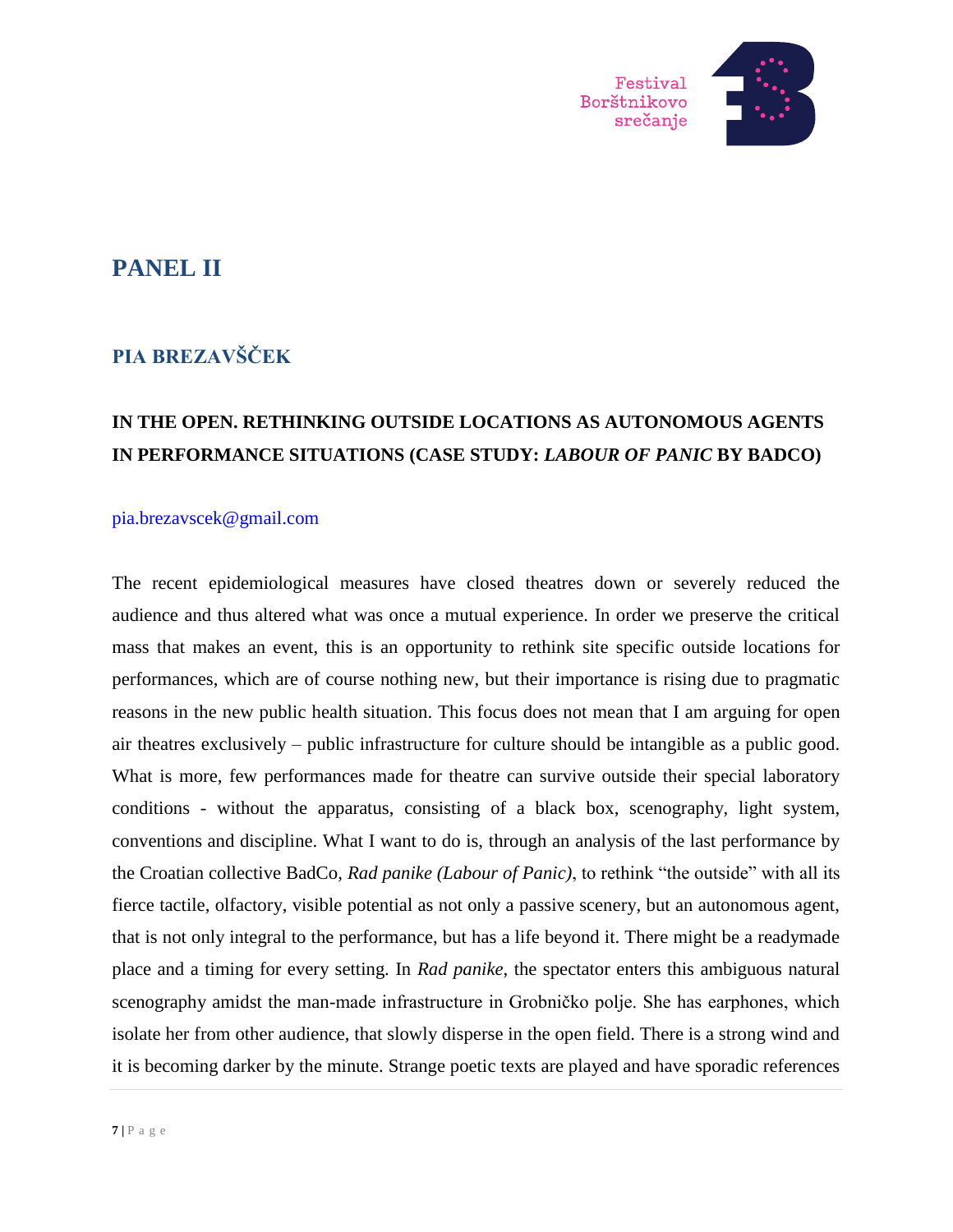

to the dancers' doings or the concrete environment surroundings. Every step is choreographed by the bulges and stones in the soil. Why redo the feeling of how small and helpless a human is by special theatrical effects, if one can be, all technological metaphors aside, simply placed in an open field?

### **BIO:**

Pia Brezavšček is a PhD student, coediting Maska journal for performance art and [www.neodvisni.art,](http://www.neodvisni.art/) an online medium for local performing arts. She is the president of The Contemporary Dance Association Slovenia.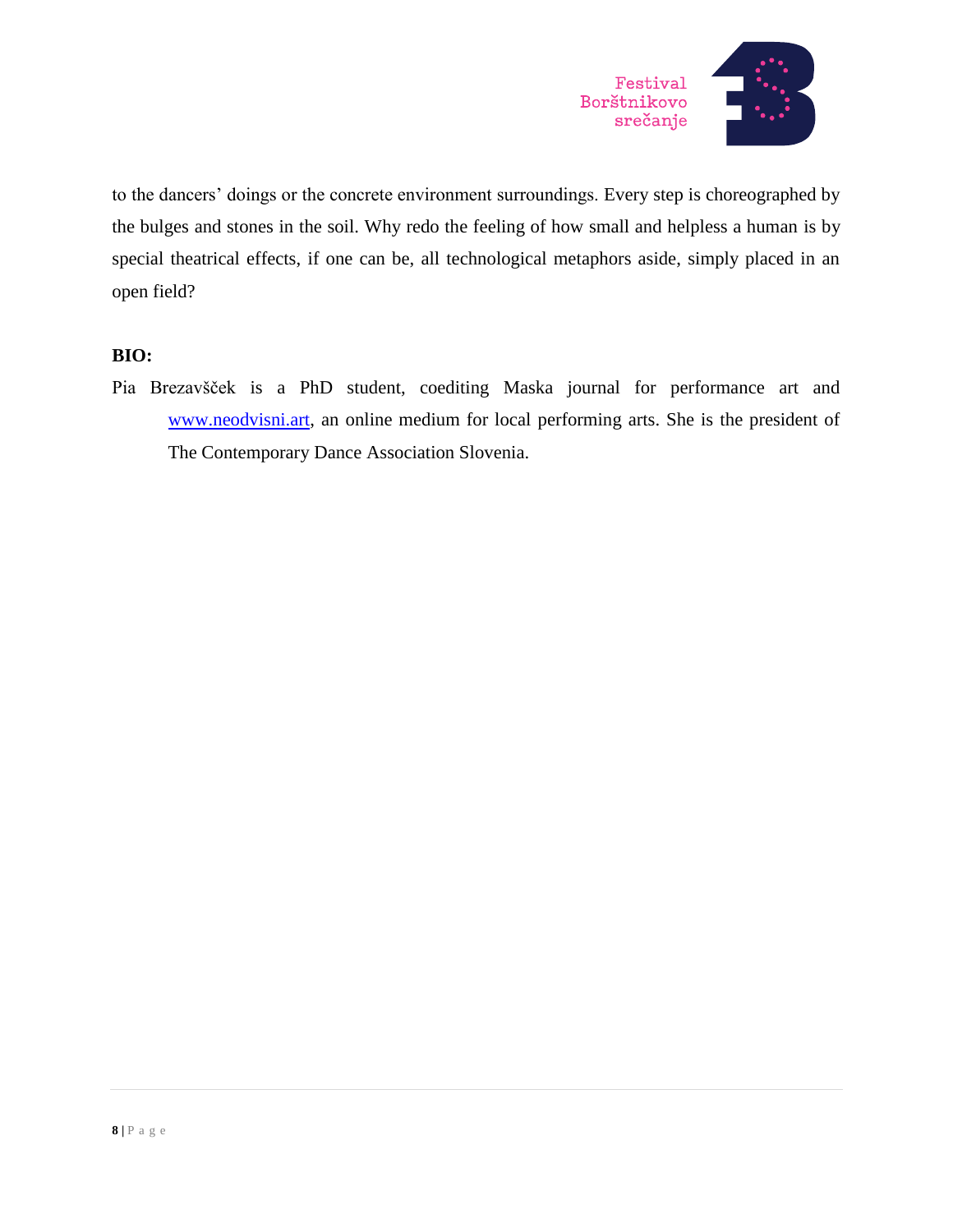

### **BRYCE LEASE**

### **YOU'RE INSIDE MY HOUSE: RECONFIGURING PROXIMITY IN COVID**

### [Bryce.Lease@rhul.ac.uk](mailto:Bryce.Lease@rhul.ac.uk)

In this paper, I will discuss rehearsal techniques that have been developed during the pandemic with a specific focus on the work of directors Katie Mitchell (UK) and Eleanor Bishop (New Zealand). Rehearsing and performing on Zoom has specific implications for gender and performance. Both Mitchell and Bishop have developed a feminist theatre praxis that has been reconceptualised by the introduction of theatre makers' domestic spaces. I will consider how the rehearsal room has been adapted to allow the public into the home and how the exposure of intimate space is reconfiguring our understanding of the professional sphere. At the same time, these directors are working with the actors' control over the camera and the frame to investigate new forms of naturalism and agency. The optimism of this paper signals developments in our field that realign intimacy and subjectivity at the very moment of limiting physical proximity.

### **BIO**:

Bryce Lease is Reader in Theatre & Performance Studies at Royal Holloway, University of London and Co-Editor of *Contemporary Theatre Review*. His publications include *After '89: Polish Theatre & the Political* (2016) and as editor *Contemporary European Plawrights* (2020) and *A History of Polish Theatre* (2021). Between 2018-21, he is leading the AHRC-funded project 'Staging Difficult Pasts: Of Objects, Narratives and Public Memory' [\(http://stagingdifficultpasts.org\)](http://stagingdifficultpasts.org/)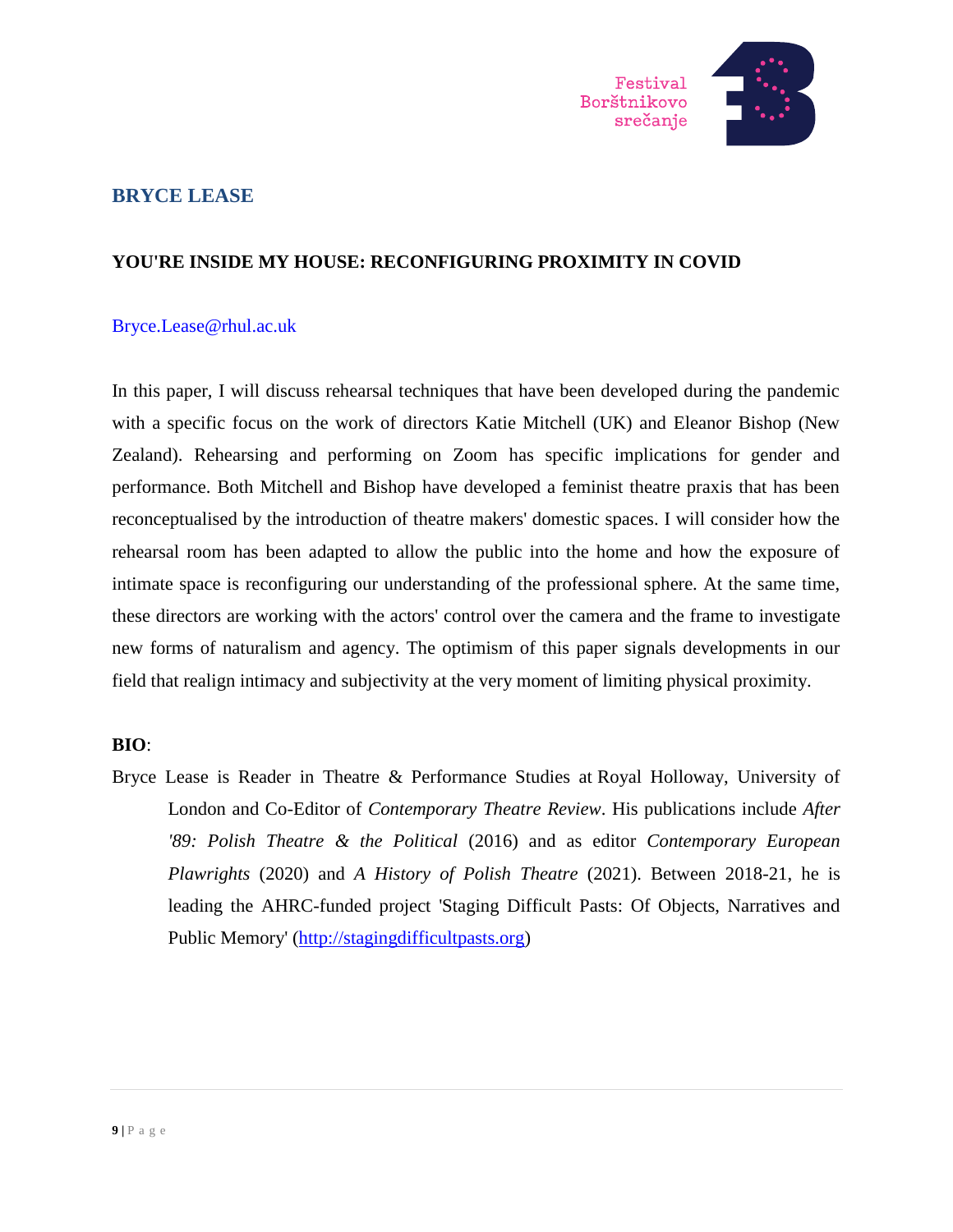

### **MAJA ŠORLI**

## **KVIROVSKA UMETNOST V EPIDEMIJI COVID-19: DOLGA POT DO TRAGIČNEGA OPTIMIZMA / QUEER ART IN COVID-19 PANDEMIA: A LONG WAY TO TRAGIC OPTIMISM**

### [maja.sorli1@guest.arnes.si](mailto:maja.sorli1@guest.arnes.si)

Ukrepi med epidemijo bolezni Covid-19 so gledališke ustvarjalke, a tudi publiko, zadeli nepripravljene – ker je na kaj takega pač nemogoče biti pripravljena. Slovenijo od petka trinajstega v marcu 2020 pa do junija, a tudi prej in predvsem kasneje, obvladujejo ukrepi, ki temeljito spreminjajo gledališko krajino. Ta je – kot družba nasploh – prežeta z negativnimi afekti žalosti, nemoči, obupa, a tudi z novimi občutji, ki jih mogoče opisati s pojmi podaljšane negotovosti, nejasne izgube, sluteče žalosti ter morda tudi pozitivnimi vidiki karantene: upočasnenja ter možnosti za povezavo s sabo in drugimi, novega zavedanja za masovno vzajemno zaupanje. V prispevku bom analizirala, kako se nove psihične vsebine in dejanja kažejo v delih v Londonu živečega makedonsko-britanskega umetnika [Petra Miloshevskega,](https://www.petarmiloshevski.com/) ki je med zaprtjem gledališč doma ustvaril dva kvirovska spletna videa: *You Will Marry Me* (junij 2020) ter *My Dreams Will Be Your Dreams* (julij 2020) ter videe, ki so nastali za tehnoburlesko *[Tatovi podob](https://emanat.si/si/produkcija/tatovi-podob/)* (produkcija Emanat, Slovenija). Vprašanja, ki si jih zastavljam in preverjam, kako nanje odgovarjajo izbrani primeri, so: kaj lahko naredimo v epidemiji, katera občutja smo zmožni identificirati in katerih ne, kaj so stresni sprožilci, katere so intervencije, ki se jih poslužujemo, katere zgodbe delimo, kakšne načrte delamo ter predvsem, v kolikšni meri umetnost odraža tragični optimizem, ki pomeni človeško zmožnost zasukanja negativnih vidikov v nekaj pozitivnega ali konstruktivnega (Viktor Frankl).

### **BIO:**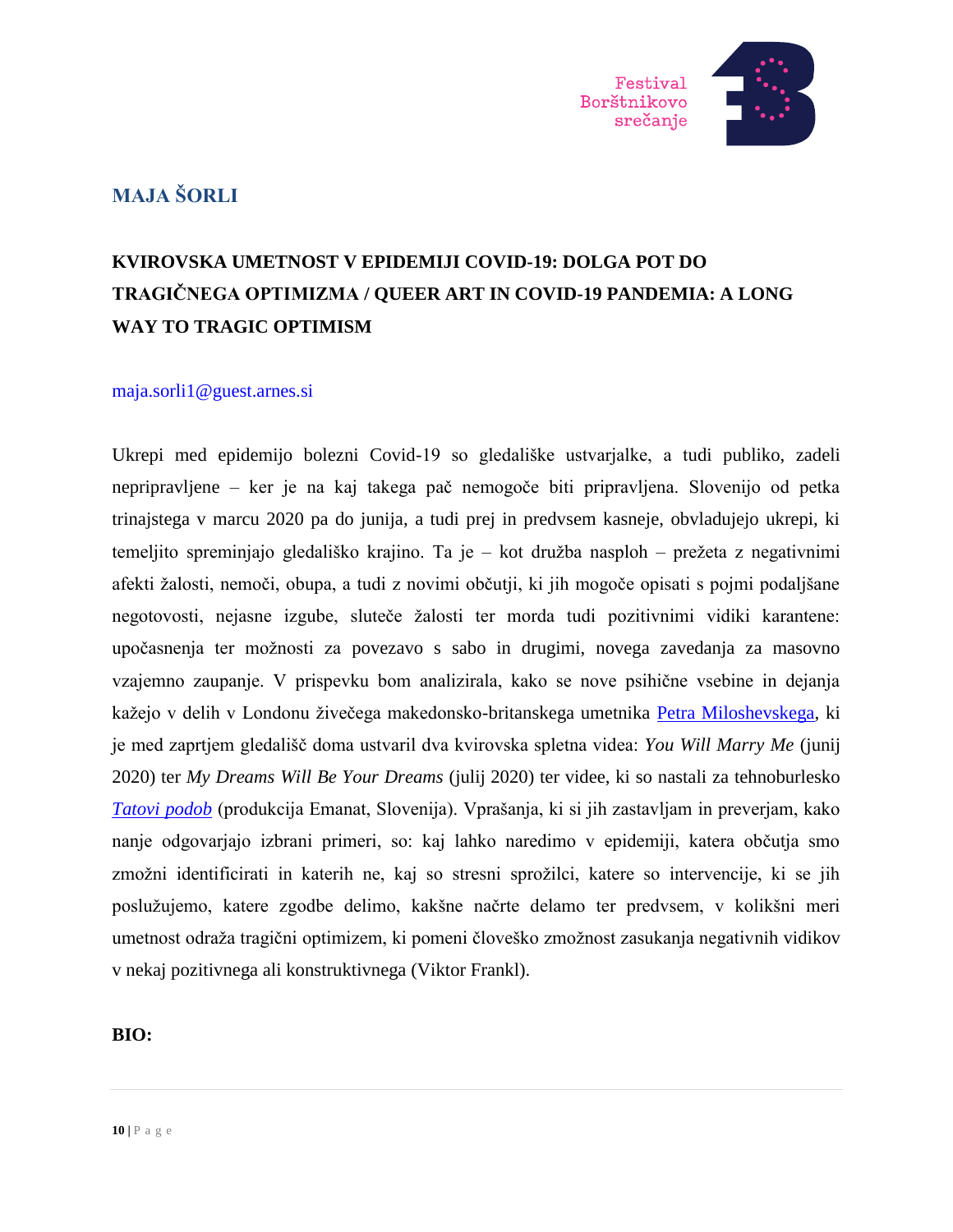

Dr. Maja Šorli je znanstvena sodelavka v raziskovalni skupini na UL AGRFT na programu Gledališke in medumetnostne raziskave, preživlja pa se tudi kot samozaposlena v kulturi kot dramaturginja. Zanima jo gledališče kot del socialne resničnosti, znotraj le-te pa predvsem manjšinjske prakse, ki prinašajo spremembe. Med letoma 2015 in 2019 je bila odgovorna urednica edine slovenske znanstvene revije za teorijo scenskih umetnosti Amfiteater.

## **PANEL III**

### **ROK VEVAR**

## **SODOBNI PLES IN KRIZE V DVAJSETEM STOLETJU / CONTAMPORARY DANCE AND CRISES IN THE TWENTIETH CENTURY**

### [rok.vevar@gmail.com](mailto:rok.vevar@gmail.com)

Po zaprtju, ki smo mu bili priča ob razglasitvi pandemije Covid-19, se je več generacij umetnic in umetnikov, kulturnih delavk in delavcev prvič srečalo z globalno zdravstveno krizo, ki sta se ji pridružili še ekonomska ter v večjem ali manjšem obsegu na različnih koncih sveta tudi politične krize. Zaprtje javnih prostorov pomeni za sodobni ples velik produkcijski in ustvarjalni udarec, saj je vrsta plesnih praks v temelju odvisna od dotikov ali stikov teles. A če se ozremo na zgodovino sodobnega plesa ugotovimo, da aktualna zdravstvena kriza za sodobni ples še zdaleč ni nikakšrna novost. Zdravstvene krize (epidemije ali pandemije) ter različni vidiki ekonomskih in političnih kriz so zelo temeljno določali načine proizvodnje te umetniške prakse, ekonomski in politični vidiki kriz pa so imeli zanjo v različnih kontekstih in obdobjih tako zelo negativne,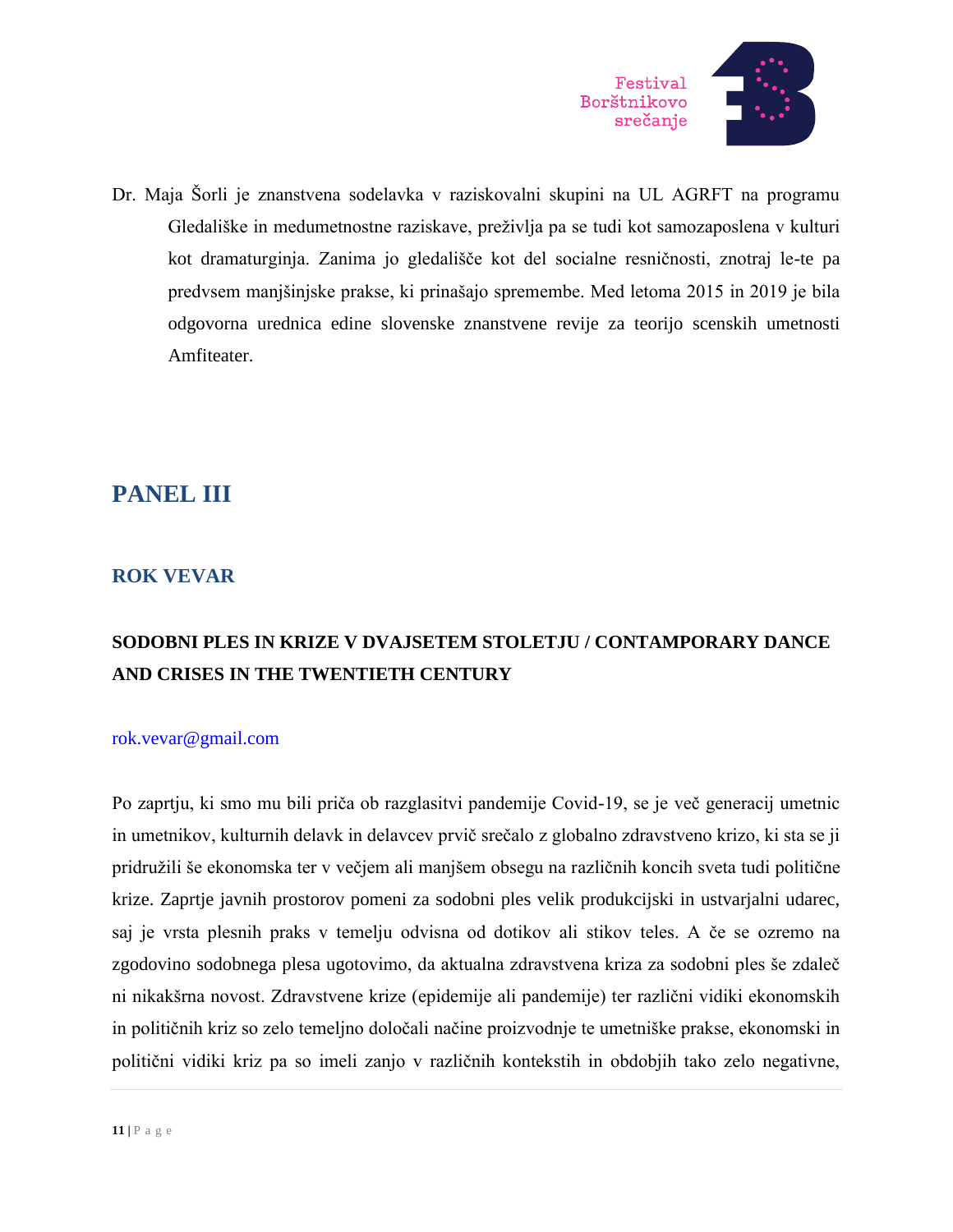

kakor tudi zelo pozitivne posledice. Pandemije tuberkoloze in AIDSa, obe svetovni vojni in hladna vojna, propad industrij v posameznih kontekstih, različni tipi migracij, socialni korektivi v krizah različnih držav, nacionalizacije in mariginalizacije itn. so ključno dikritrali dinamike razvoja kulturno-političnih sistemov in kontekstov, v katerih se je sodobni ples razvijal, vznikal, izginal in se selil. Moje predavanje bo skušalo osvetliti posamezne presenetljive primere v preteklem stoletju.

### **BIO:**

Rok Vevar je zgodovinar in arhivar sodobnega plesa. Ustanovitelj Začasnega slovenskega plesnega arhiva (2012, od 2017 v MSUM). Je avtor knjig Rok za oddajo - izbor kritik in člankov, Dan, noč + človek = ritem: Antologija slovenske sodobnoplesne publicistike in Ksenija, Xenia: Londonska plesna leta Ksenije Hribar, 1960-1978. Je član Nomad Dance Academy Slovenija in sokurator CoFestivala, mednarodnega festivala sodobnega plesa.

### **JASMINA ZALOŽNIK**

### **SODOBNI PLES V IZOLACIJI / CONTEMPORARY DANCE IN ISOLATION**

### [jasmina.zaloznik@gmail.com](mailto:jasmina.zaloznik@gmail.com)

Eastern Europe, is strongly opposed to those contemporary performing arts practices (including contemporary dance) that are based on the generation or perception of material, bodily experiences. However, it is precisely these practices that, by their very existence, confirm the incompleteness of the arts that were institutionalized in these geo-cultural spaces. Contemporary dance was most often associated with alternative, marginal and non-institutionalized artistic practices, seeking in them its close allies and became a bearer of meanings and innovations in production, creativity, reception and artistic and cultural subjectivations in their areas. Within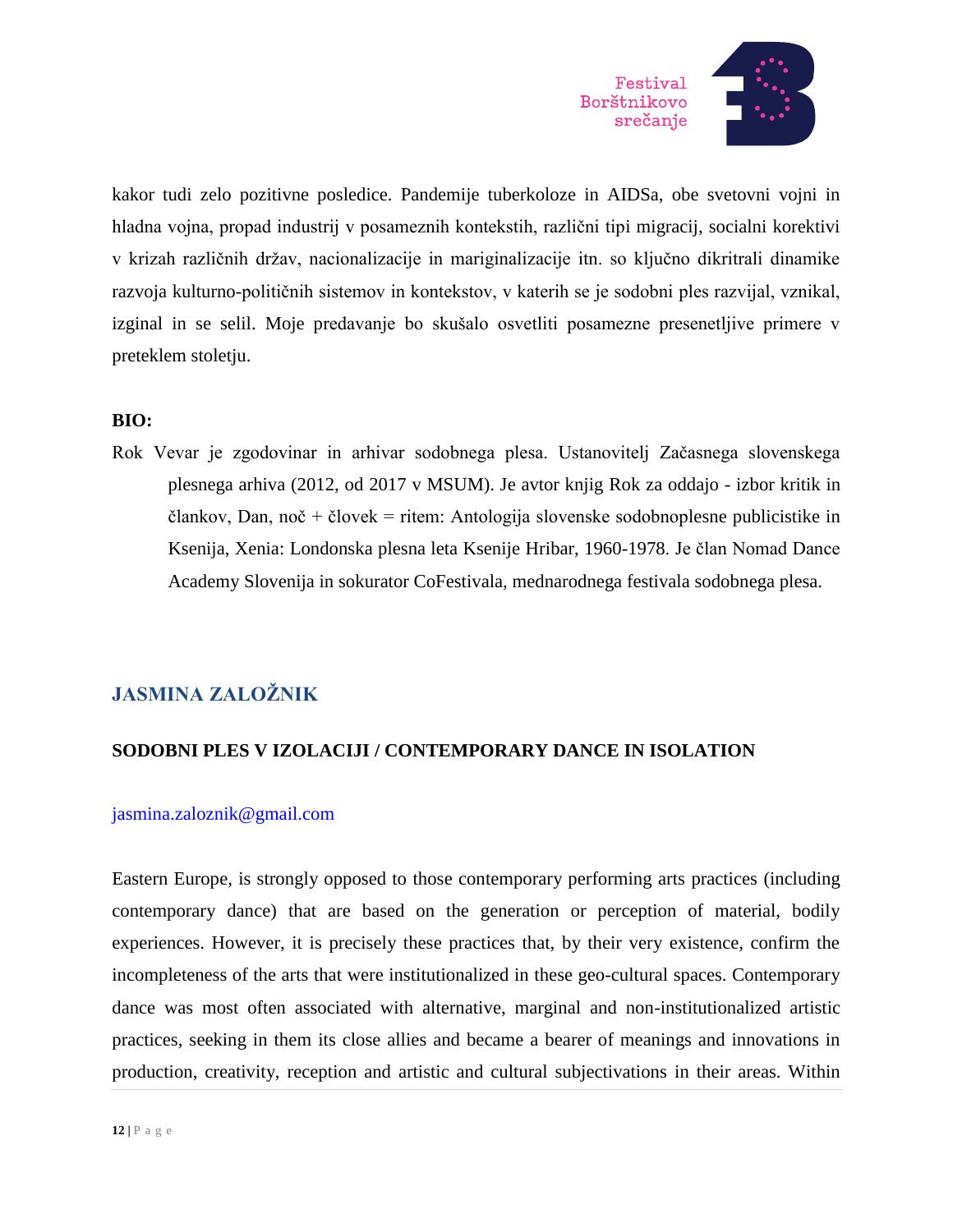

this framework, contemporary dance has always been subject to various cultural isolations, while at the same time always representing a persistent element in the production of specific artistic experiential values that the public has not received elsewhere. The experience of bodily affect, expression, material (in)directness, as well as spatial and social compositions and constructs entered the urban cultural public much more intensively through contemporary dance than in the case of institutionalized stage practices. Other physical presences were with contemporary dance, with various forms of performance art works, including body art, etc. more intense witnesses of modern and contemporary experience of cultural heterogeneity than with any other form of artistic symbolization. In this lecture, I will focus on the thesis that the crisis is inherent in contemporary dance and that the current pandemic has not found itself in any area that is not familiar to it. Problematizations of material bodily positions, crises, and criticism have always provided this practice with vitality, uncertainty, attention, and focus.

### **BIO:**

Dr. Jasmina Založnik je dramaturginja, teatrologinja, rezenzentka/kritičarka *in* producentka. Prvenstveno deluje na področju sodobnega plesa; posveča se njegovemu zgodovinjenju, motrenju in ustvarjanju spodbudnejših pogojev. Je članica kolektiva Nomad Dance Academy Slovenija in Mesta žensk. Je članica uredniškega odbora revije Maska in Dialogi. Končala je doktorski študij vizualne kulture na Univerze v Aberdeenu.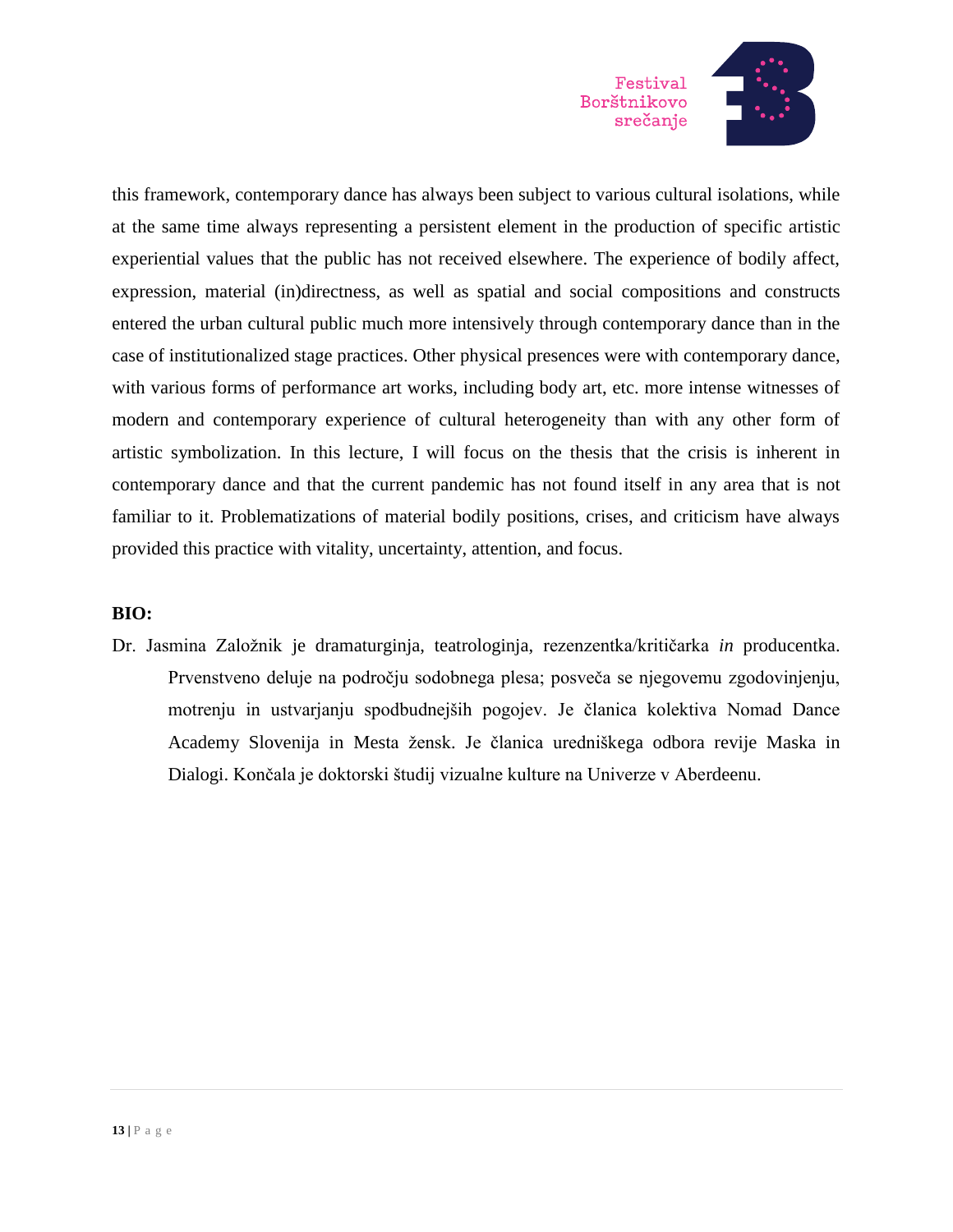

### **UNA BAUER**

### **PRIVILEGE OF PRESENCE**

#### [unabauer@gmail.com](mailto:unabauer@gmail.com)

In a twitter thread, Gianpiero Petriglieri argued that the reason why everyone's so exhausted after video calls is because of "the plausible deniability of each other's absence". Watching theatre performances online, which usually comes down to watching recorded performances, reminds us of "the constant presence of each other's absence", which is a kind of a deprivation. I would however argue that for a theatre and performance scholar, watching visual archives such as photography, film and video is an important part of our research and sometimes the only way we can access some materials as we either can't afford to travel to see some pieces originally, or have simply been born in another time, as they are not longer available to be seen alive. Presence is, in many ways, *a privilege*. To be able to be *there*, right *there*, *on the spot*, *in the same place and venue where the performance is happening*, is a privilege. A privilege that some of us have, sometimes, taken for granted when it comes to theatre. However, not everybody has. Global pandemic has placed us in a situation where the issue of accessibility is becoming more present than ever, unfortunately because it has now became an issue for abled bodies. In that respect, I would like to turn the question around. Has theatre been aware enough of its *privilege of presence*? Has it thought consistently of immuno-compromised audience, of audience with Tourette's syndrome, of wheel-chairs users for whom the difficulties or even impossibility of *being there*, in that very moment, with others, presents a standard issue rather than a deviation from it. But it seems to me that this question goes further than the question of accessibility, or medical and social models of disability and audience development. Something about this issues touches the very nature of our understanding of liveness, live performance and ephemerality.

#### **BIO:**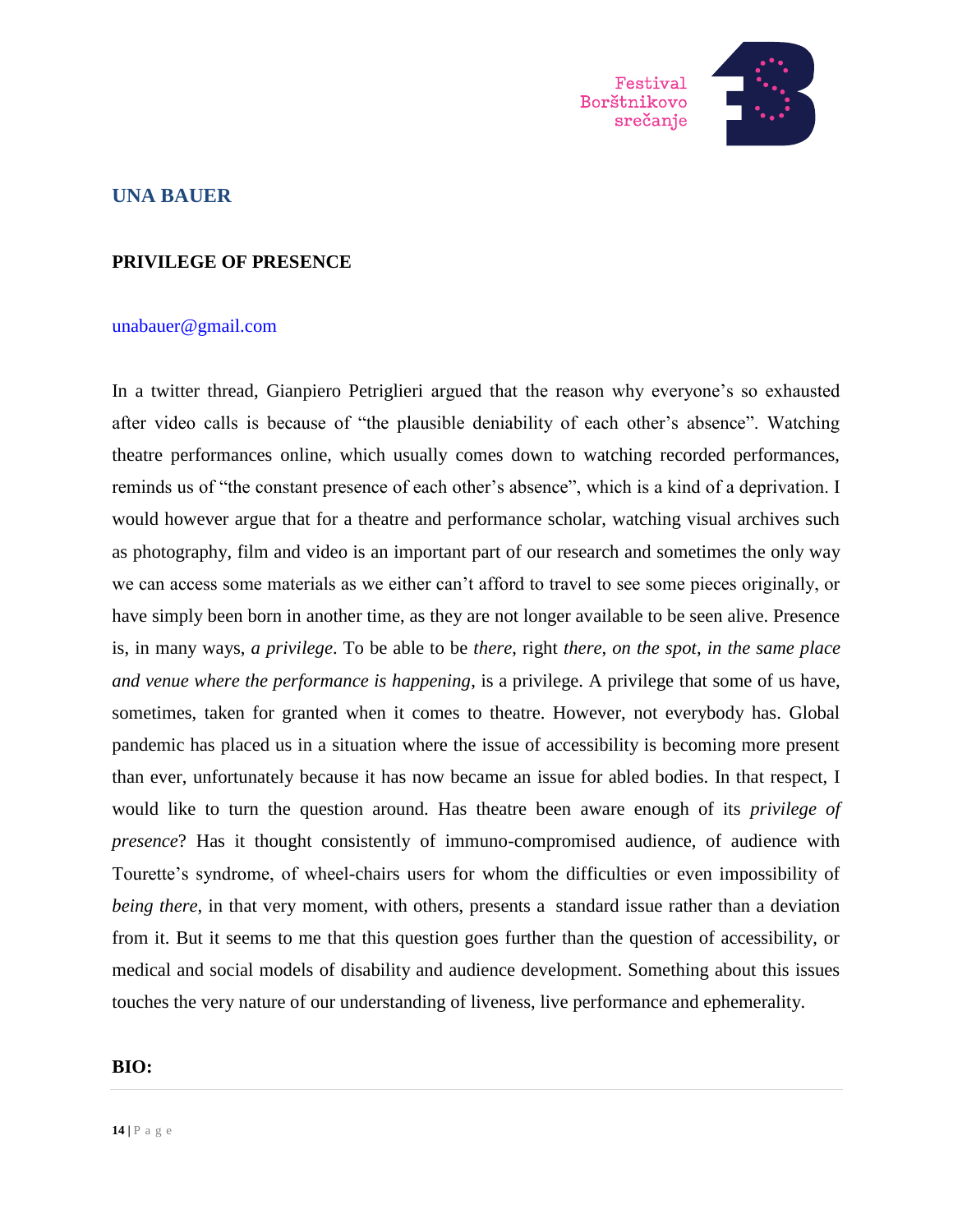

Dr Una Bauer is associate professor at the Academy of Dramatic Art (Zagreb). Her research interests include dance, physical theatre and experimental performative practices, history of ideas, theories of affect, networked publics, travel writing, community, death studies and disability studies. Her first book on theatre and everything else, including tea cosies and bicycles, Priđite bliže: o kazalištu i drugim radostima (Come Closer: on Theatre and other Joys) was published in 2015. Her forthcoming book is a dialogical "monograph", a series of conversations with and on the work of Croatian dance and theatre collective BADco.

## **PANEL IV**

### **OPHELIA JIADAI HUANG**

## **THEATRE, ARTIST, AUDIENCE: THE DYNAMIC TRIANGLE IN A CHANGING TIME**

### [opheliahuang.sdac@china-drama.com](mailto:opheliahuang.sdac@china-drama.com)

Almost 20 years since the market-oriented shift for theatres and performing arts companies in China, both theatres and artists are once again at crossroad. In the narrow space between policy and market, artists and theatres in China always have to choose its own path to survive, with or without help. While the current government seems to be in favor of developing the role of technology in culture and art, many Chinese artists seem to be doubtful of that and choose different approaches to connect with audience in their own way. If the pandemic has make the world more divided, can it bring the performing arts sector closer?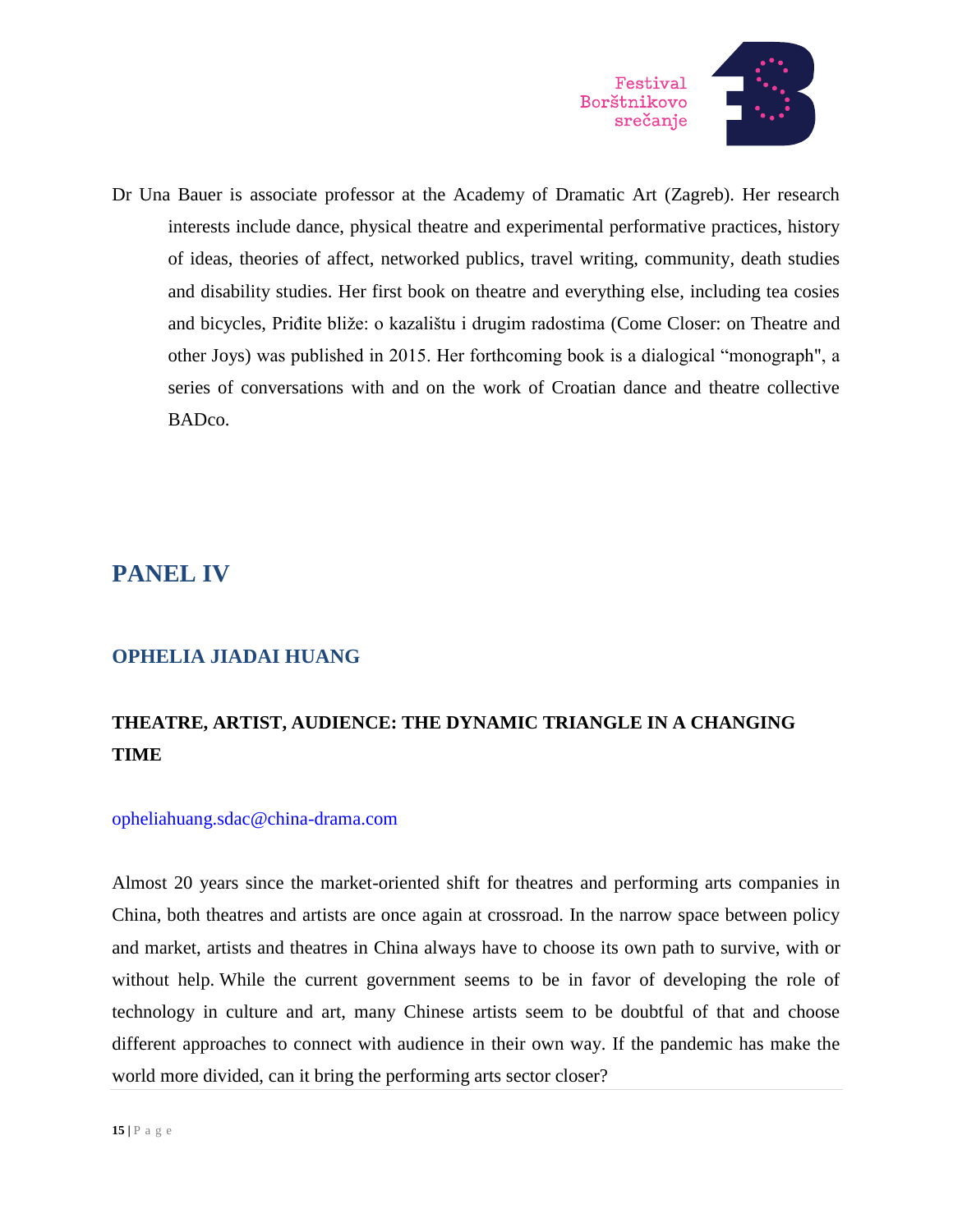

### **BIO:**

Ophelia Jiadai Huang is a cultural worker, artist and dramaturg based in Shanghai, working currently as Director of International Projects in Shanghai Dramatic Arts Center and Programme Director of ACT Shanghai International Theatre Festival. With a decade of experience working for international cultural agency in China, her area of interests often sits the intersection of performance, cultural policy and international relations. Ophelia received MAs from University of Warwick and University of Arts in Belgrade

### **RENIDA BALTRUŠAITYTĖ**

## **PERFORMING ARTS IN LITHUANIA DURING QUARANTINE: THE CASE OF CONTEMPORARY CIRCUS FESTIVAL CIRKULIACIJA 2020**

### [renida.teatronas@gmail.com](mailto:renida.teatronas@gmail.com)

"Cirkuliacija" is an educational and an international contemporary circus festival that grows bigger since 2015 and attracts new and various audiences with each year. The main goal of the festival is to introduce contemporary circus to more people and to show its subtle and unique language by letting to experience its educational and social capabilities. The specificity of this festival is to bring the contemporary circus to spaces that are in a distance with the city centre and by this to enable abandoned buildings and spaces with contemporary culture and communal activities. Moreover, this annual festival is lasting for two weeks during summertime.

But. The summer of 2020 was different for the whole world. Lithuania acquainted quarantine and the challenges which it brought to the culture sector. However, the quarantine started in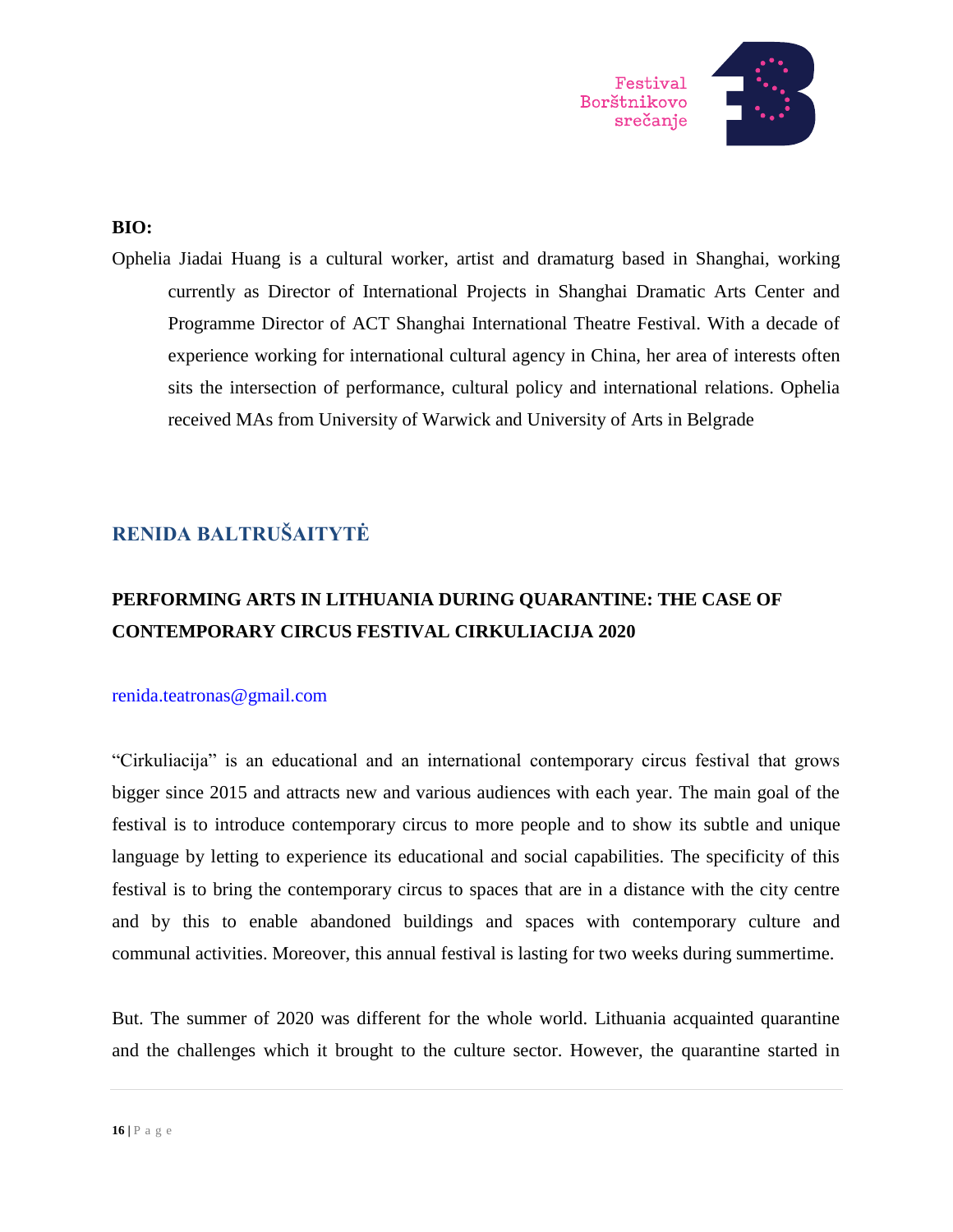

March of 2020, but the festival needed to be organized in June. During March, there was no way to know what is going to happen and what kind of requirements from the government will need to be fulfilled after several months. Nevertheless, organisers decided to make a plan B and to change the festival schedule and form – everything that has already been decided in September of 2019.

This presentation will acquaint with the successful case of the possibilities for performing arts festival to adapt to the COVID-19 situation. The participants will be introduced to how it was successfully done, what were the negative and positive consequences and how all of this adaptation inspired the organizers to make permanent changes to the festival program.

### **BIO:**

Renida Baltrušaitytė, sociologist and coordinator of the Contemporary Circus Festival Cirkuliacija

### **IVAN MEDENICA**

### **FESTIVALS AND THE THREAT OF BODILY DISTANCING**

### [ivan.medenica@gmail.com](mailto:ivan.medenica@gmail.com)

The restrictions imposed by pandemic of Covid 19 do not affect only theater and performing arts in general, but festivals as well. The restriction of "bodily distancing" reduces the number of spectators in an auditorium and artistically intervenes in the stage action itself. It is evident that this affects both a single theater piece and theater festivals made out of a multitude of performances. However, I would argue in this presentation that festivals are even more affected,